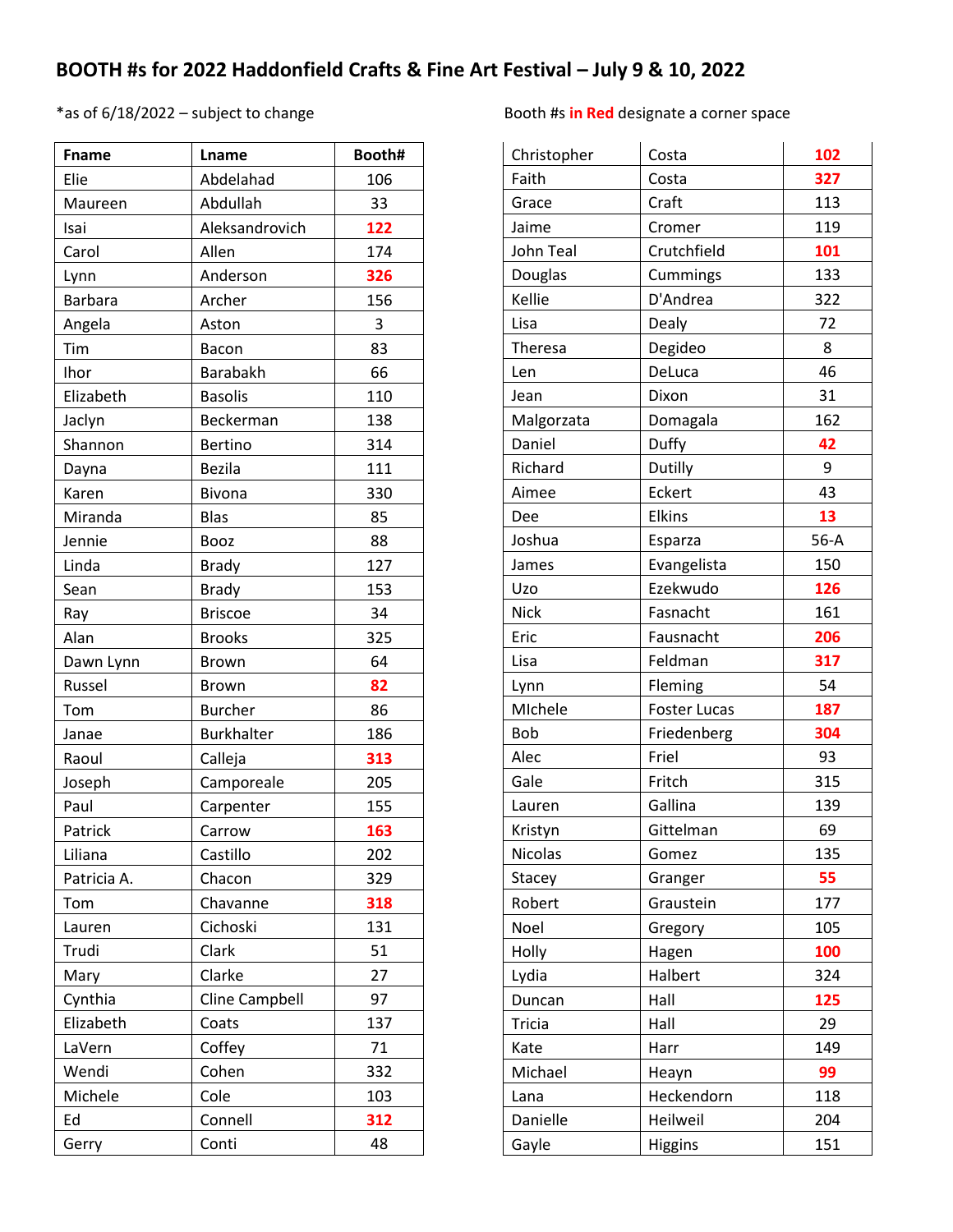| Amy              | Hildenberger     | 84     |
|------------------|------------------|--------|
| Lorri            | Honeycutt        | 164    |
| Jennifer         | Howard           | 49     |
| Gretchen         | Hulse            | 284    |
| Victor & Megan   | Huston-Field     | 32     |
| Kenneth          | Ingalls          | 303    |
| Pamela           | lobst            | 1      |
| Gina             | Jiang            | 306    |
| Mick             | Julia            | $25-A$ |
| Daniel           | Kalisz           | 159    |
| Don              | Kanzler          | 30     |
| Mark             | Kidd             | 141    |
| Diana            | Koziupa          | 207    |
| Christine        | Kulina           | 45     |
| Hillary          | Kurtz            | 107    |
| Thomas           | Laraia           | 23     |
| Steven B.        | Levine           | 61     |
| Paul             | Lorber           | 316    |
| Lily             | Lough            | 73     |
| Tyler            | Lucas            | 25     |
| Patricia         | Luckey           | 308    |
|                  | MacIntosh-       |        |
| Colleen          | Gehring          | 6      |
| Rob              | Maitner          | 188    |
| Sonya            | Maizell          | 180    |
| Skitch           | Manion           | 81     |
| Lucile           | Martin           | 70     |
| Alicia           | Marziani         | 160    |
| Melissa          | Mattsson         | 12     |
| Linda            | <b>McAdams</b>   | 171    |
| Paul             | McAllister       | 203    |
| Jen              | McCleary         | 311    |
| Erin             | <b>McRoberts</b> | 87     |
| Lydia            | Menio            | 323    |
| Joseph           | Messick          | 41     |
| Justin           | Miller           | 319    |
| Mark             | Miller           | 24     |
| Nanako           | Miller           | 78     |
| Jennifer         | Moffitt          | 173    |
| Julia            | Mooney           | 90     |
| Melissa          | Morales          | 67     |
| Virginia (Ginny) | <b>Morales</b>   | 310    |
| Cynthia          | MoriczdeTecso    | 146    |
| Amy              | Muermann         | 321    |
| Lauren           | Mullaney         | 175    |
| David            | Muratore         | 37     |

| John         | Mutch         | 120       |
|--------------|---------------|-----------|
| Friday       | Nelson        | 36 & 38   |
| Terry        | Newhard       | 179       |
| Dinh         | Nguyen        | 142       |
| <b>Nurit</b> | Niskala       | 117       |
| Debbie       | Noiseux       | 62        |
| Georgene     | Novak         | 44        |
| David        | Owens         | 307       |
| Susan        | Packard       | 132       |
| Dorothy      | Pakstis       | 331       |
| Ashlesha     | Parekh        | 28        |
| Eugenia      | Porello       | 114       |
| Molly Rose   | Post          | 147       |
| Joan         | Prato         | 98        |
| Joe          | Pruiti        | 112       |
| Chai         | Reos          | 50        |
| Anne Thomas  | Resnick       | 152       |
| Mauricio     | Riano Diaz    | 26        |
| Susan        | Rifkin        | 172       |
| Jody         | Rivera        | 183       |
| Oscar        | Robles        | 5         |
| Lenny        | Rosenthal     | 145       |
| Lauren       | Ruch          | 136       |
| Korrine      | Rudderow      | 63        |
| Shikha       | Rungta        | 96        |
| Kolby        | Rush          | 309       |
| Eric         | Sarachman     | 121       |
| JoDee        | Sattazahn     | 134       |
| Adam         | <b>Scales</b> | 200 & 201 |
| Michaline    | Schrade       | 115       |
| Tiffany      | Seifert       | 305       |
| Davide       | Shapiro       | 129       |
| Sherry       | Shay          | 91        |
| КK           | Sheehan       | 320       |
| Denise       | Sherman       | 157       |
| Gina         | Singh         | 154       |
| Cindy        | Slotnick      | 14        |
| Halimah      | Smith         | 178       |
| Susan        | Sodie         | 95        |
| Lawrence     | Soma          | 130       |
| <b>Tracy</b> | Soma          | 128       |
| Cheryl       | Strain        | 7         |
|              |               |           |
| Ray          | Strecker      | 181       |
| Darcy        | Stricker      | 52        |
| Julianna     | <b>Struck</b> | 184       |